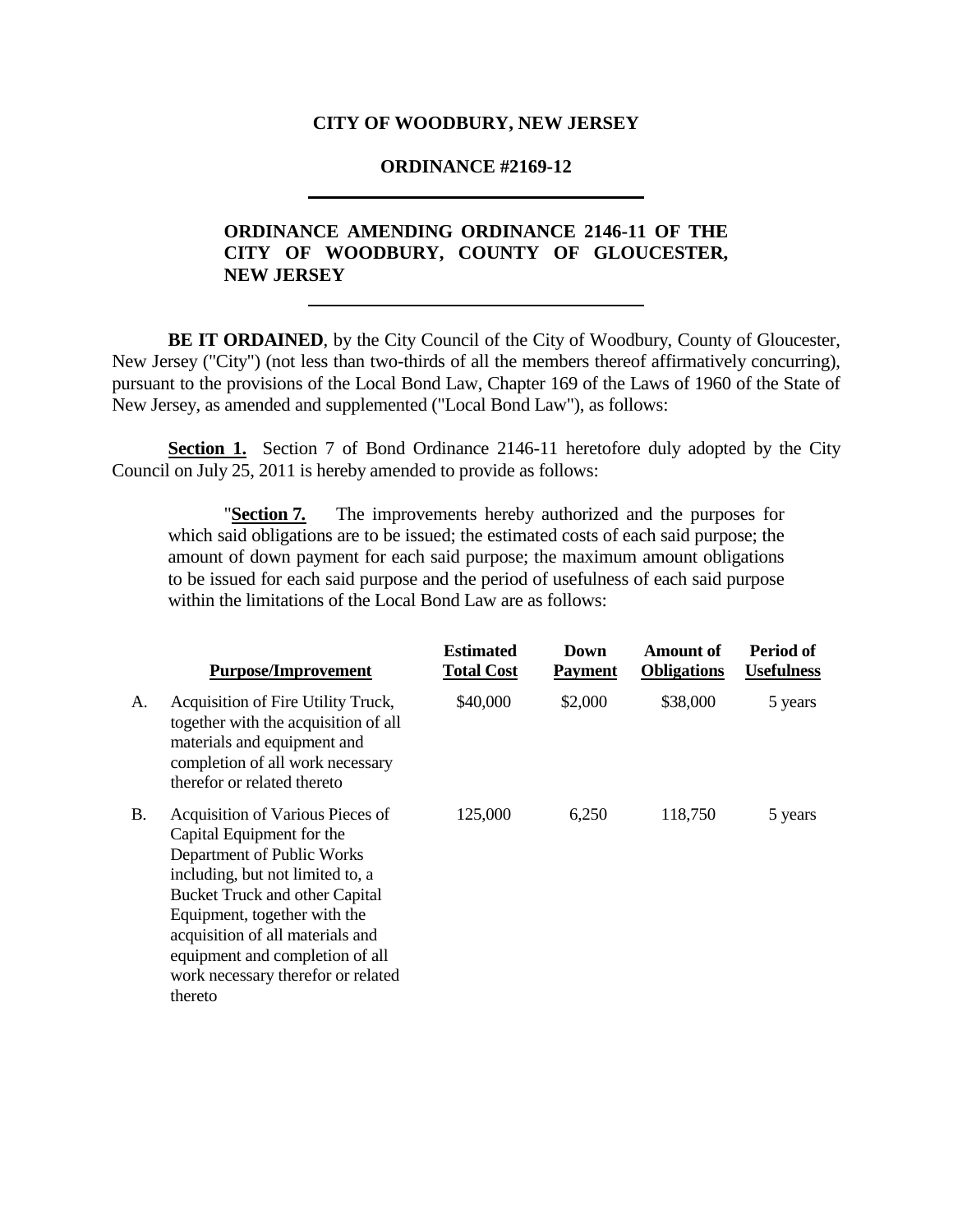|    | <b>Purpose/Improvement</b>          | <b>Estimated</b><br><b>Total Cost</b> | Down<br><b>Payment</b> | <b>Amount of</b><br><b>Obligations</b> | Period of<br><b>Usefulness</b> |
|----|-------------------------------------|---------------------------------------|------------------------|----------------------------------------|--------------------------------|
| C. | Improvements to Various City        | \$200,000                             | \$10,000               | \$190,000                              | 10 years                       |
|    | Streets, including Repaving and     |                                       |                        |                                        |                                |
|    | Repairs thereto, together with the  |                                       |                        |                                        |                                |
|    | acquisition of all materials and    |                                       |                        |                                        |                                |
|    | equipment and completion of all     |                                       |                        |                                        |                                |
|    | work necessary therefor or related  |                                       |                        |                                        |                                |
|    | thereto, all as more particularly   |                                       |                        |                                        |                                |
|    | described in the plans on file with |                                       |                        |                                        |                                |
|    | the City Engineer                   |                                       |                        |                                        |                                |

**Section 3**. The capital budget is hereby amended to conform with the provisions of this ordinance to the extent of any inconsistency therewith and the regulations promulgated by the Local Finance Board showing full detail the amended capital budget and capital improvement program as approved by the Director of the Division of Local Government Services, New Jersey Department of Community Affairs, are on file with the City Clerk and available for public inspection.

**Section 4.** All other parts of Bond Ordinance 2146-11 not amended hereby shall remain in full force and effect.

**Section 5**. All bonds or bond anticipation notes heretofore issued and now outstanding pursuant to Bond Ordinance 2146-11, and any moneys expended or any expenses incurred pursuant to appropriations made by Bond Ordinance 2146-11, if any, shall be accounted and deemed to have been issued, expended or incurred pursuant to this Bond Ordinance.

**Section 6**. In accordance with the Local Bond Law, this ordinance shall take effect twenty (20) days after the first publication thereof after final passage.

**THE FOREGOING** was introduced by the City Council of the City of Woodbury at a regular meeting held on October 9, 2012. This Ordinance will be considered for adoption at final reading and public hearing to be held on October 22, 2012 at 7:30 p.m. or at such time as may be determined and announced, in City Hall, Council Chambers, 33 Delaware Street, Woodbury, New Jersey, at which time and place all persons interested will be given the opportunity to be heard concerning said Ordinance. During the time prior to and up to and including the date of such meeting, copies of said Ordinance will be made available at the City Clerk's Office to the members of the general public who may request same.

> HEATHER S. TIERNEY, President of Council

 $\overline{\phantom{a}}$  , where  $\overline{\phantom{a}}$  , where  $\overline{\phantom{a}}$  ,  $\overline{\phantom{a}}$  ,  $\overline{\phantom{a}}$  ,  $\overline{\phantom{a}}$  ,  $\overline{\phantom{a}}$  ,  $\overline{\phantom{a}}$  ,  $\overline{\phantom{a}}$  ,  $\overline{\phantom{a}}$  ,  $\overline{\phantom{a}}$  ,  $\overline{\phantom{a}}$  ,  $\overline{\phantom{a}}$  ,  $\overline{\phantom{a}}$  ,  $\overline{\phantom{a}}$  ,

Attest:

ROY A. DUFFIELD, Clerk

Approved:

HARRY R. RISKIE, Mayor